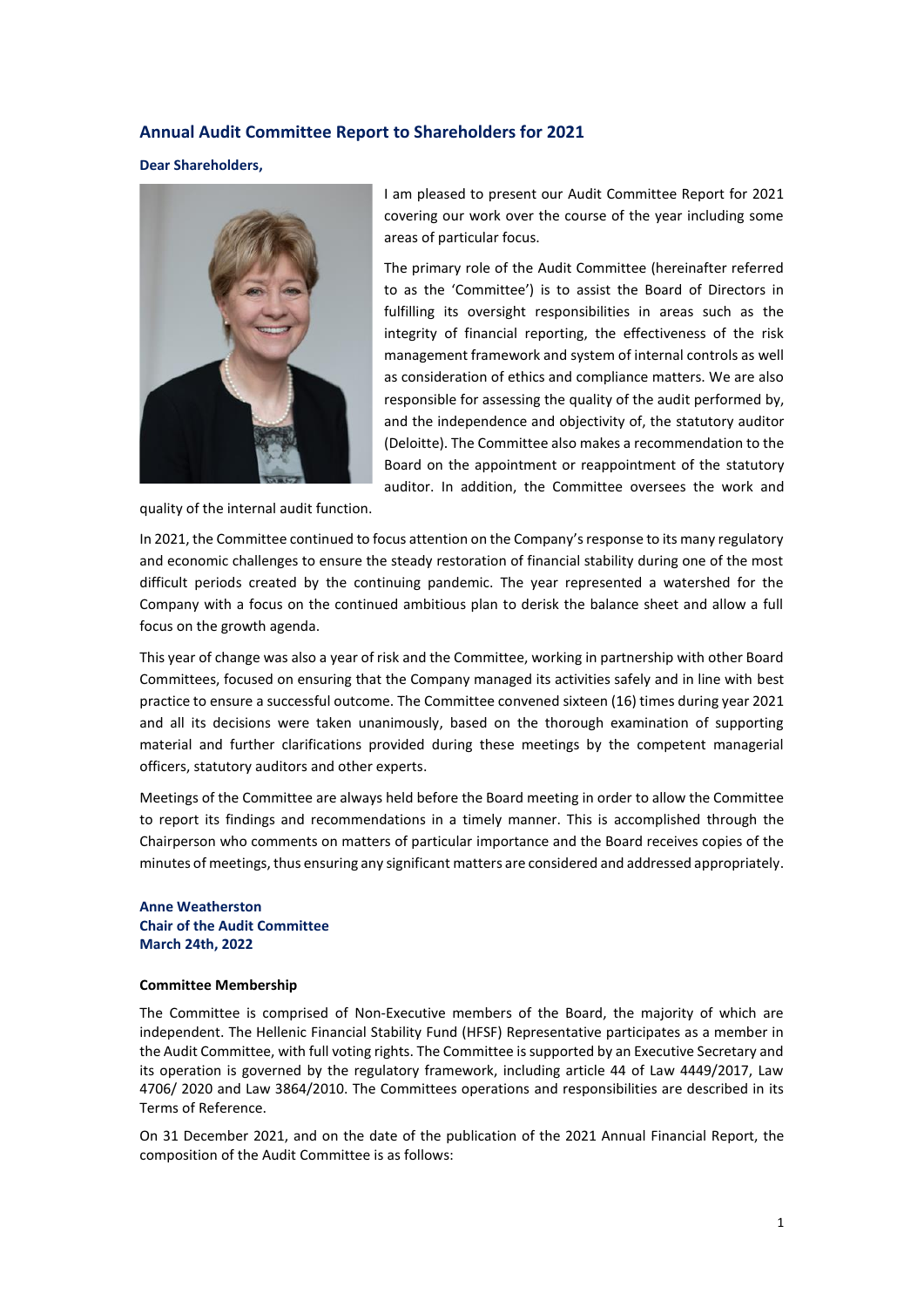| <b>AUDIT COMMITTEE</b>        |                                                       |                          |
|-------------------------------|-------------------------------------------------------|--------------------------|
| Anne Weatherston              | Chairperson, Independent Non-Executive BoD Member     |                          |
|                               | Member since: July 2020 Chairperson since: June 2021  |                          |
|                               | Attendance rate for 2021: 100%                        |                          |
| <b>Andrew Panzures</b>        | Vice-Chairman, Independent Non-Executive BoD Member   |                          |
|                               | Member since: July 2020                               |                          |
|                               | Attendance rate for 2021: 100%                        |                          |
| Karel De Boeck                | Member, Independent Non-Executive BoD Member          |                          |
|                               | Member since: August 2016                             |                          |
|                               | Attendance rate for 2021: 94%                         |                          |
| David Hexter                  | Member, Independent Non-Executive BoD Member          |                          |
|                               | Member since: August 2016                             |                          |
|                               | Attendance rate for 2021: 94%                         |                          |
| Solomon Berahas               | Member, Independent Non-Executive BoD Member          |                          |
|                               | Member since: February 2017                           |                          |
|                               | Attendance rate for 2021: 100%                        |                          |
| <b>Periklis Dontas</b>        | Member, Non-Executive BoD Member, HFSF Representative |                          |
|                               | pursuant to Law 3864/2010                             |                          |
|                               | Member since: December 2019                           |                          |
|                               | Attendance rate for 2021: 100%                        |                          |
| 83% Independent Non-Executive |                                                       | <b>17% Non-Executive</b> |

It is noted that the HFSF's Observer attends the meetings of the Committee without voting rights.

The Chief Finance Officer (CFO), Head of Internal Audit, Compliance and Risk Officer, Group Controller, Senior Advisor on Internal Control and Audit Issues and other Executives of Senior Management are invited to attend the Audit Committee meetings. The Group's statutory auditors are invited to attend all meetings.

In addition to the formal Committee meetings, the Chair held regular meetings with the Management, Chief Audit Executive and the external auditor to discuss agenda planning and specific issues that arose during the year.

## **Role and responsibilities**

The main duties of the Audit Committee based on its Terms of Reference are:

- Supervising and evaluating of the drafting processes of the annual financial statements and interim financial information of the Group and the Company prior to their publication;
- Supervising of the audit and review of the Group and the Company's annual financial statements and mid-year interim financial information conducted by the statutory auditors and cooperation with the statutory auditors on a regular basis;
- Ensuring the independence of the statutory auditors in accordance with applicable Greek Laws; a procedure which includes reviewing, inter alia, the provision by them of Non-Audit services to the Group and the Company;
- Proposing to the Board the selection of statutory auditors. Whenever it deems appropriate, the Committee shall also make a proposal for their replacement or rotation; the Committee is responsible for the tender procedure for the appointment of the auditors in accordance with article 16 of Regulation (EU) no. 575/2014 in conjunction with article 44 of Greek Law 4449/2017 and article 13 of Greek Law 3864/2010;
- Identifying weaknesses, making recommendations and monitoring the implementation of measures decided by the Committee;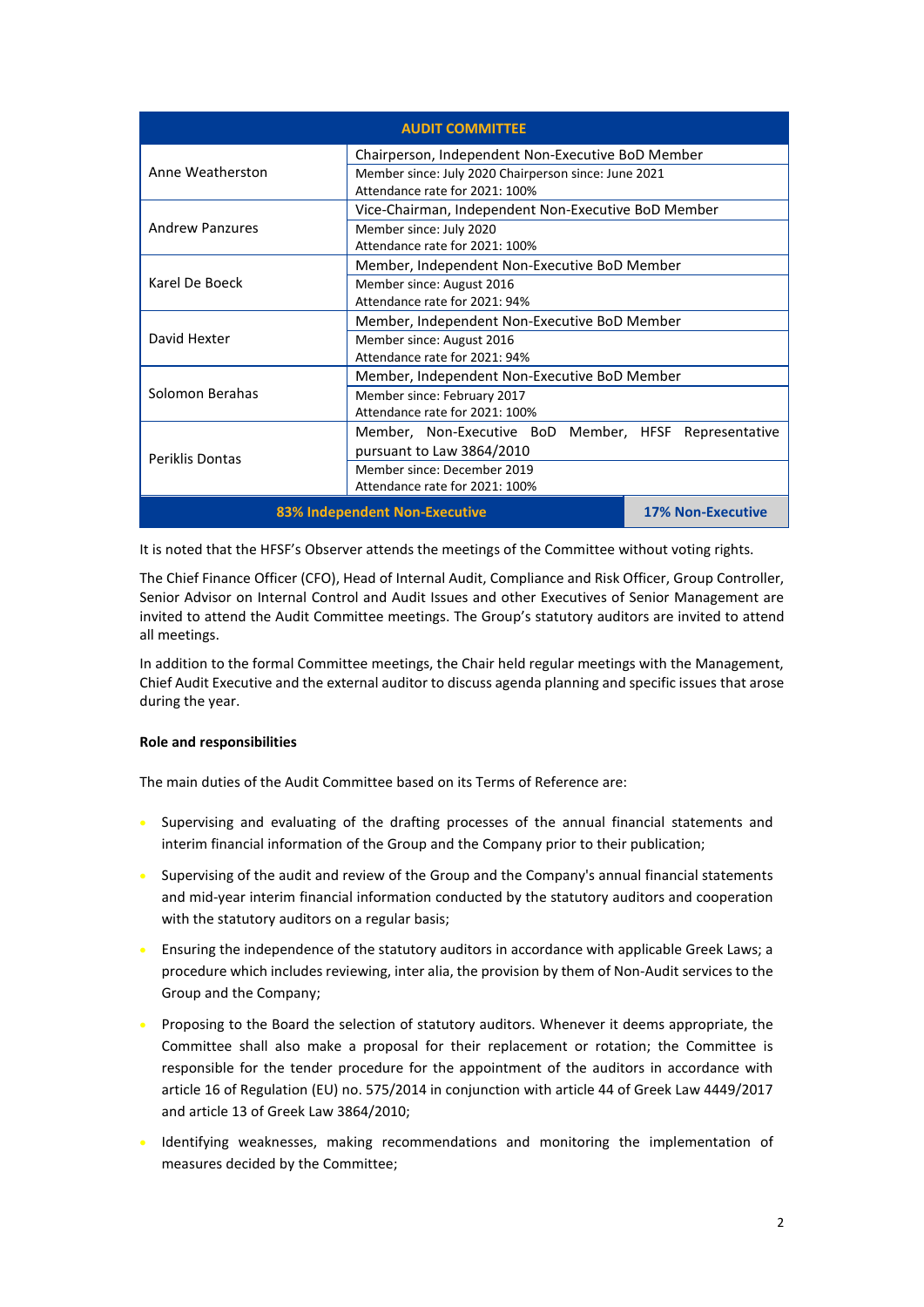- Proposing measures for specific areas requiring further investigation by internal or statutory auditors;
- Monitoring and annual evaluation of the adequacy and effectiveness of the Internal Control System (ICS) of the Group and the Company, based on the data and information provided by the Internal Audit as well as by the statutory auditors and other supervisory bodies;
- Evaluating the work of the Internal Audit, focusing on issues related to the degree of its independence, the quality and scope of its audits, the priorities determined by changes in the economic environment, the systems and in the level of risks and the overall efficiency of its operation;
- Determining the scope and appointing the latest every three years, an external audit firm, other than the statutory auditors to assess the adequacy of the ICS as provided for by paragraph 3, article 14 of Law 4706/2020 and in accordance with the specific provisions of BoD Resolution no. 1/891/30.9.2020 of the Hellenic Capital Market Commission and the Internal Regulation of the Company;
- **Monitoring and evaluating on an annual basis the work of the Compliance function;**
- Updating the Board of Directors for the results of the special and regular audits and other significant matters arisen and its role in the whole process.

## **How the Committee discharged its responsibilities during 2021**

Regarding **Financial Statements and relevant notifications,** the Audit Committee:

- Reviewed the Group and the Company's critical accounting estimates and judgments and their application to the Group and the Company's quarterly interim financial information and annual financial statements;
- Reviewed the quarterly interim financial information and annual financial statements prior to their publication, discussing and asking for clarifications on the accounting standards implemented and suggested to the Board their approval;
- Met regularly with Management and the statutory auditors to discuss any changes in accounting policies, critical accounting estimates, one-off items impacting the Financial Statements and any other significant issues. The Committee was also informed on how the Management and the statutory auditors responded to the risks related to Covid-19 pandemic;
- Was updated regularly and reviewed legal and tax matters which could significantly impact the judgments made my management when preparing the financial statements.

## Regarding **External Audit,** the Audit Committee:

- Reviewed the statutory auditor's audit plan and methodology for the interim review and the annual audit, the extended independent auditor's report and audit findings. The Committee was also informed and discussed any modifications to the statutory auditors' plan;
- Ensured tendering and appropriate rotation of the statutory auditors after five (5) consecutive years and pre-approved the appointment of Deloitte as the Group's statutory auditor for the financial year 2021;
- Reviewed and proposed to the Board the fees for audit and permissible non-audit services to Deloitte for the year ended 31 December 2021, as disclosed in Note 47 in the Annual Financial Statements;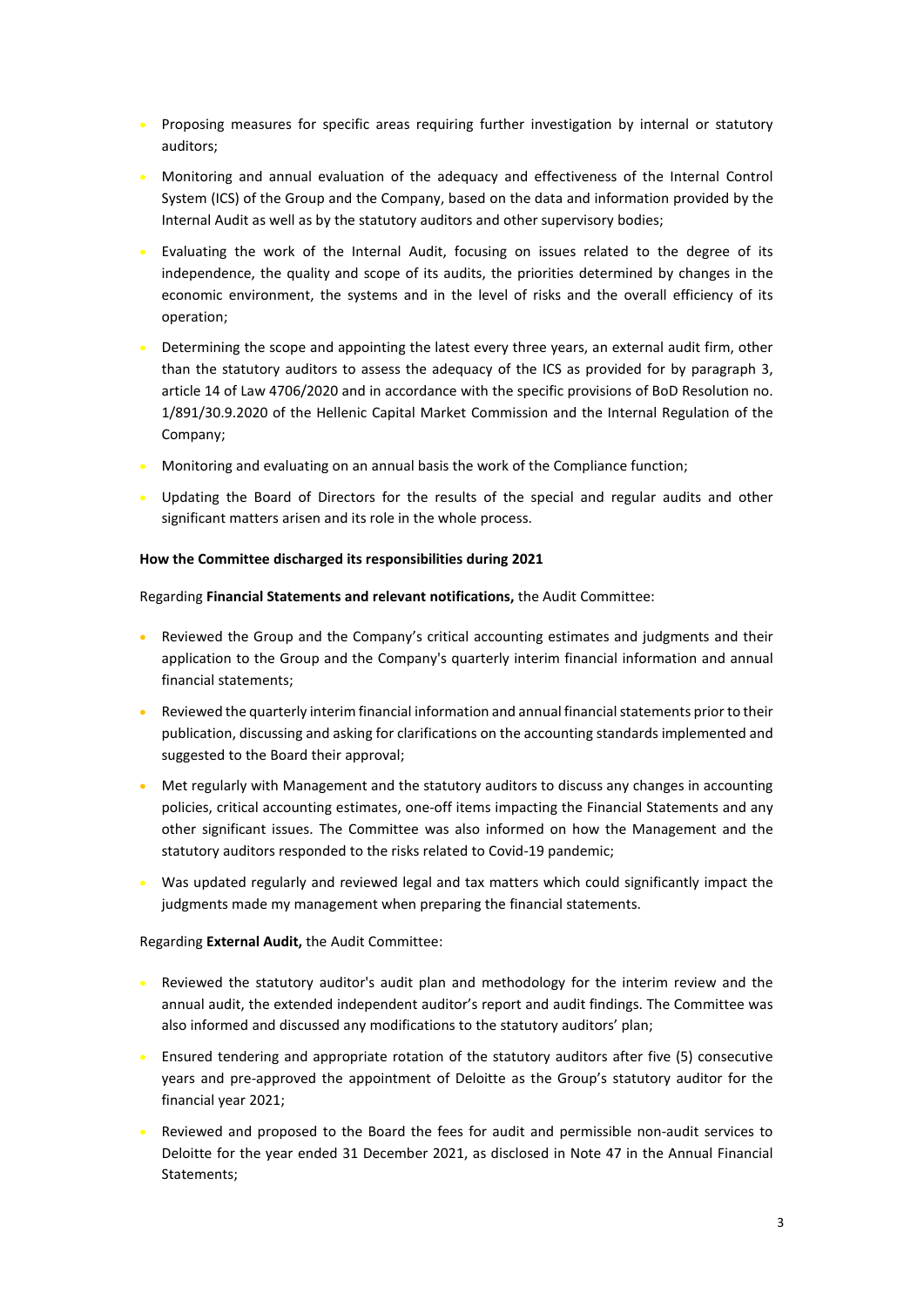- Considered Deloitte independent; Deloitte, in accordance with professional ethical standards, provided the Audit Committee with written confirmation of itsindependence for the financial year 2021;
- Requested the presence of the statutory auditors in every Audit Committee meeting. The statutory auditors attended all Audit Committee meetings in 2021. The Audit Committee Chairman maintained regular contact with the audit partner throughout the year;
- Assessed the effectiveness of Deloitte as the Group and the Company's statutory auditor as part of its self-assessment process using a questionnaire, which focuses on the overall audit process, its effectiveness and the quality of output.

#### Regarding **Internal Control System,** the Audit Committee:

- Promoted the continuous strengthening of the ICS as a strategic priority for the Board of Directors and Management of the Group and the Company, as well as the procedure for the development and integration of the appropriate internal control mechanisms, with the objective of the further improvement of the operational risks that the Group face in its operations;
- Assessed the effectiveness of the ICS and any developments affecting it. In order to carry out its assessment the Audit Committee:
	- Discussed with Management the internal control deficiencies as well as the implementations of remediation actions, following recommendations of the internal and statutory auditors as well as the Supervisory Authorities;
	- Examined and discussed reports and information regarding the ICS pursuant to the quarterly reports prepared by the Internal Audit;
- Was updated on the Share Capital Increase Control Process;
- Was updated on the performance of Piraeus Financial Holdings' subsidiary, JSC Ukraine;
- Reviewed and pre-approved the updated Audit Committee Terms of Reference.

## Regarding **Internal Audit Unit,** the Audit Committee:

- Monitored the implementation of the Internal Audit Annual Action Plan for year 2021 and concluded that the Internal Audit was effective;
- Was notified of the Internal Audit Annual Action Plan for year 2022, staff related issues and budget. Pre-approved its implementation and submitted it for further approval to the Board of Directors;
- Was notified on the significant audit findings (regular and special audits) and Management's responses in relation to timing and activities of remediation plans;
- Reviewed and pre approved the Internal Audit Charter;
- Ensured that Internal Audit has the appropriate skillset and capacity to audit and evaluate the effectiveness of the internal control framework;

#### Regarding **Compliance Function,** the Audit Committee:

- **Monitored the implementation of the Compliance Annual Action Plan for year 2021 and concluded** that Compliance function was effective;
- Was notified of the Compliance Annual Action Plan for year 2022, pre-approved its